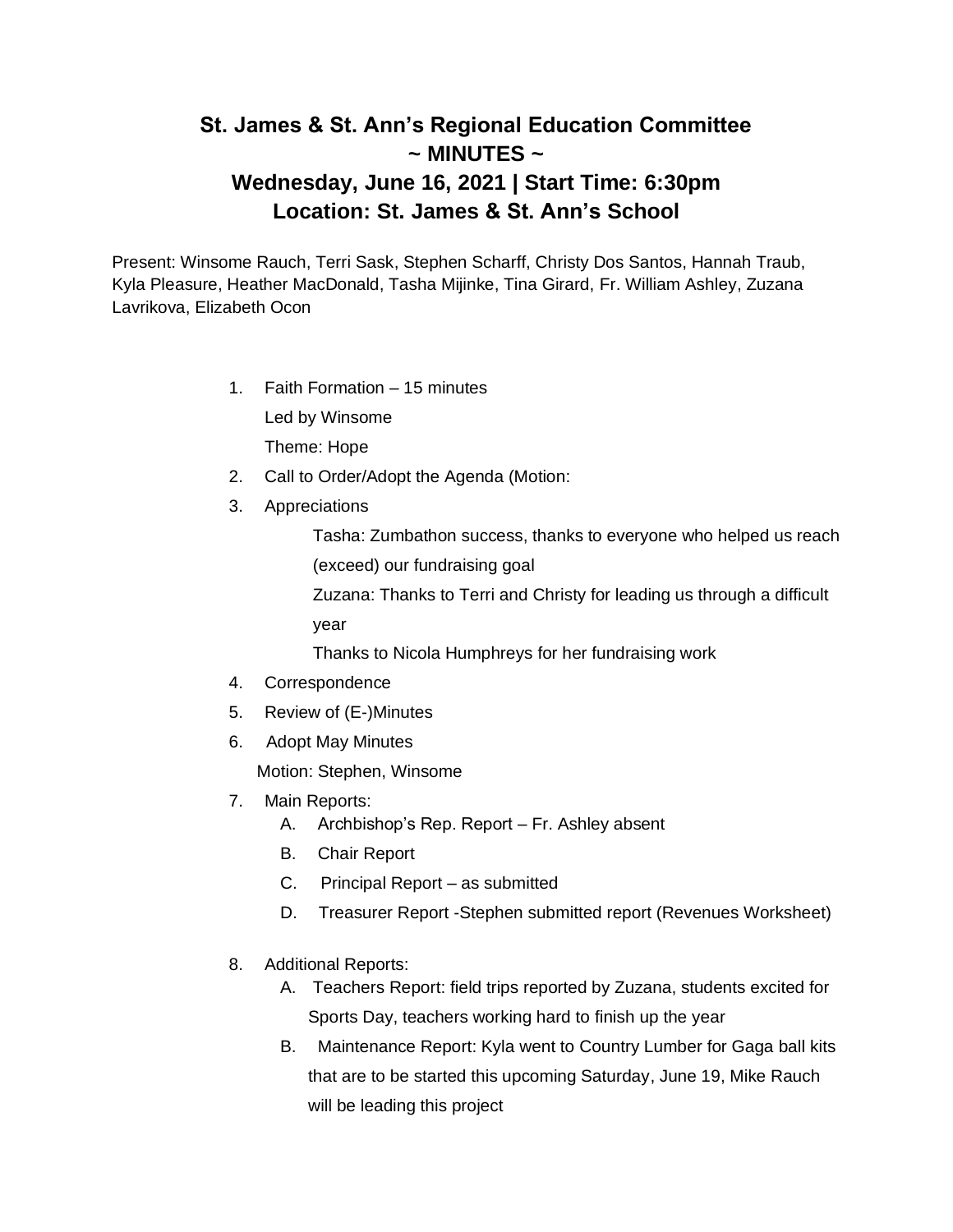- C. Fundraising Report: Kids excited by Zumbathon prize rally, seemed to motivate kids to collected pledges
- D. Parent Participation Report: Most parents have completed their hours
- E. Community Relations Report: Cards to three staff who are moving on, card to Nicola for fundraising efforts, card to Brid for birth of her child
- 8. Old Business:

A. Technology update: Fr. Ashley signed the lease for our new Chromebooks, \$1,441.08/monthly payments for lease which will start September 1, 2021

-Marilyn and Terri are getting new desktops

B. School roof: Roofing work will not start until school year is finished due to safety issues

C. Zumbathon: Defer \$20,000 to next year for outdoor learning supplies

Motion: Move excess funds raised during Zumbathon to restricted funds for purpose of purchasing outdoor equip for the 2021-22 school year (Stephen, Tina)

D. Parent Participation:

## 9. New Business:

A. Staffing update

We need a gym teacher. Idea is to advertise at UFV in the kinesiology graduates for P.E. position (3 full days per week)

- B. REC Elections last Sunday in September 25, 26, 2021 Moved from June to September
- C. Dates for next year's REC meetings (2021) August 25, September 29, October 27, November 24,

(2022) January 12, February 9, February 23 (AGM) (may have an extra meeting after the AGM if needed), April 20, May 25, June 15